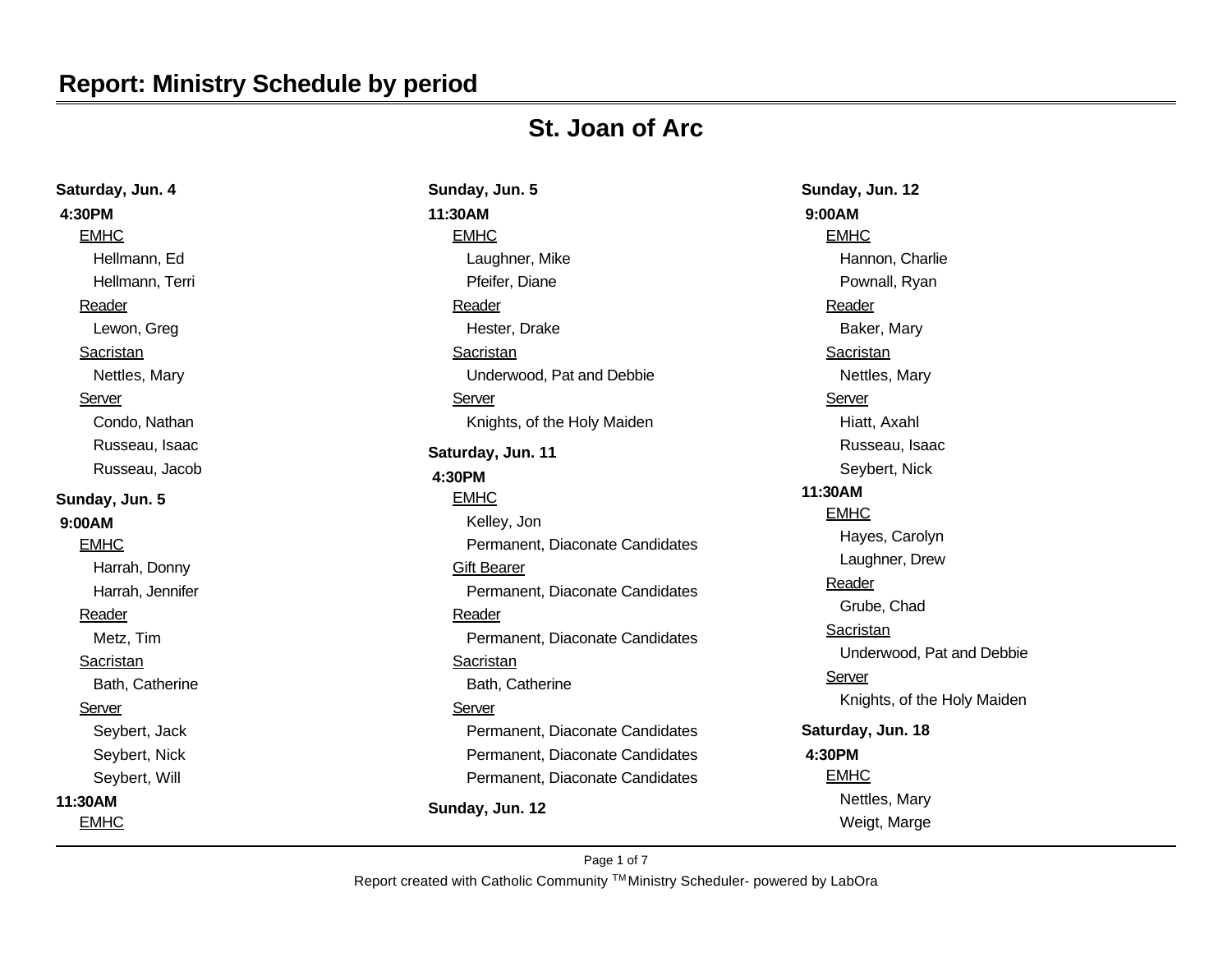**Saturday, Jun. 18 4:30PM** Reader Clifford, Amanda **Sacristan** Kirkpatrick, Ron Server Plonske, Jackson Russeau, Isaac Russeau, Jacob **Sunday, Jun. 19 9:00AM** EMHC Mummert, Brian Reddersdorf, Ruth Reader Morrison, Kismet Sacristan Nettles, Mary **Server** Seybert, Jack Seybert, Nick Seybert, Will **11:30AM** EMHC Aguirre, Tamara Pfeifer, Diane Reader Tuchsherer, Eric Sacristan

**Sunday, Jun. 19 11:30AM** Sacristan Nettles, Mary Server Knights, of the Holy Maiden **Saturday, Jun. 25 4:30PM** EMHC Denman, Carmen Roberts, Kathy Reader Lewon, Greg **Sacristan** Bath, Catherine Server Condo, Nathan Trauring, Evan Trauring, Gavin **Sunday, Jun. 26 9:00AM** EMHC Maggard, Gary Maggard, Julie Reader Dixon, Patricia **Sacristan** Nettles, Mary Server

**Sunday, Jun. 26 9:00AM** Server Dinn, Emmett Dinn, Evan Kosiak, Stephen **11:30AM** EMHC Hayes, Carolyn Laughner, Mike Reader Dixon, Mary Rose Sacristan Underwood, Pat and Debbie Server Knights, of the Holy Maiden **Saturday, Jul. 2 4:30PM** EMHC Inderhees, Colette Trent, Kay Gift Bearer No minister assigned Reader Clifford, Amanda Sacristan Nettles, Mary Server Clifford, Jordan Russeau, Isaac

Report created with Catholic Community ™Ministry Scheduler- powered by LabOra Page 2 of 7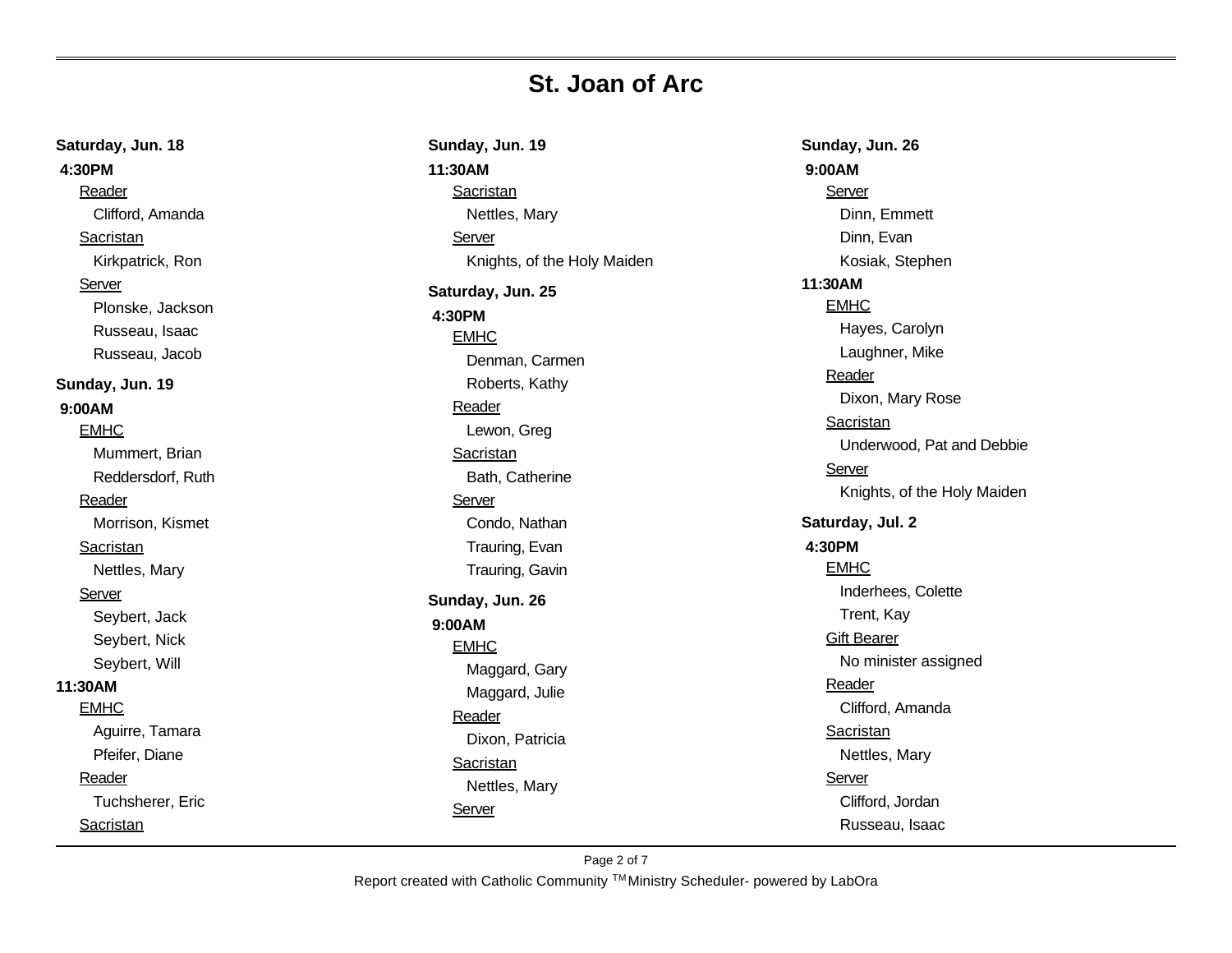**Saturday, Jul. 2 4:30PM** Server Russeau, Jacob **Sunday, Jul. 3 9:00AM** EMHC Abney, Dolores Seybert, Chris Gift Bearer No minister assigned Reader Morrison, Kismet Sacristan Metz, Tim Server Mawbey, Aidan Mawbey, Caleb Mawbey, Leo **11:30AM** EMHC Laughner, Drew Westendorf, Teri Gift Bearer No minister assigned Reader Schultz, Greg Sacristan Nettles, Mary Server

**Sunday, Jul. 3 11:30AM Server** Knights, of the Holy Maiden **Saturday, Jul. 9 4:30PM** EMHC Thatcher, Donna Wyman, Jp Gift Bearer No minister assigned Reader Bianco, Nicholas **Sacristan** Nettles, Mary Server Plonske, Jackson Trauring, Evan Trauring, Gavin **Sunday, Jul. 10 9:00AM** EMHC Davis, Roger Holkenbrink, Pat Gift Bearer No minister assigned Reader Holkenbrink, Henry **Sacristan** 

**Sunday, Jul. 10 9:00AM** Sacristan Bath, Catherine Server Carey, Ben Connolly, Andrew Connolly, Joshua **11:30AM** EMHC Lang, Marie Overdeck, Lori Gift Bearer No minister assigned Reader Asbury, Glen **Sacristan** Nettles, Mary Server Knights, of the Holy Maiden **Saturday, Jul. 16 4:30PM** EMHC Hellmann, Ed Hellmann, Terri Gift Bearer No minister assigned Reader Kirkman, Maria Sacristan

Report created with Catholic Community ™Ministry Scheduler- powered by LabOra Page 3 of 7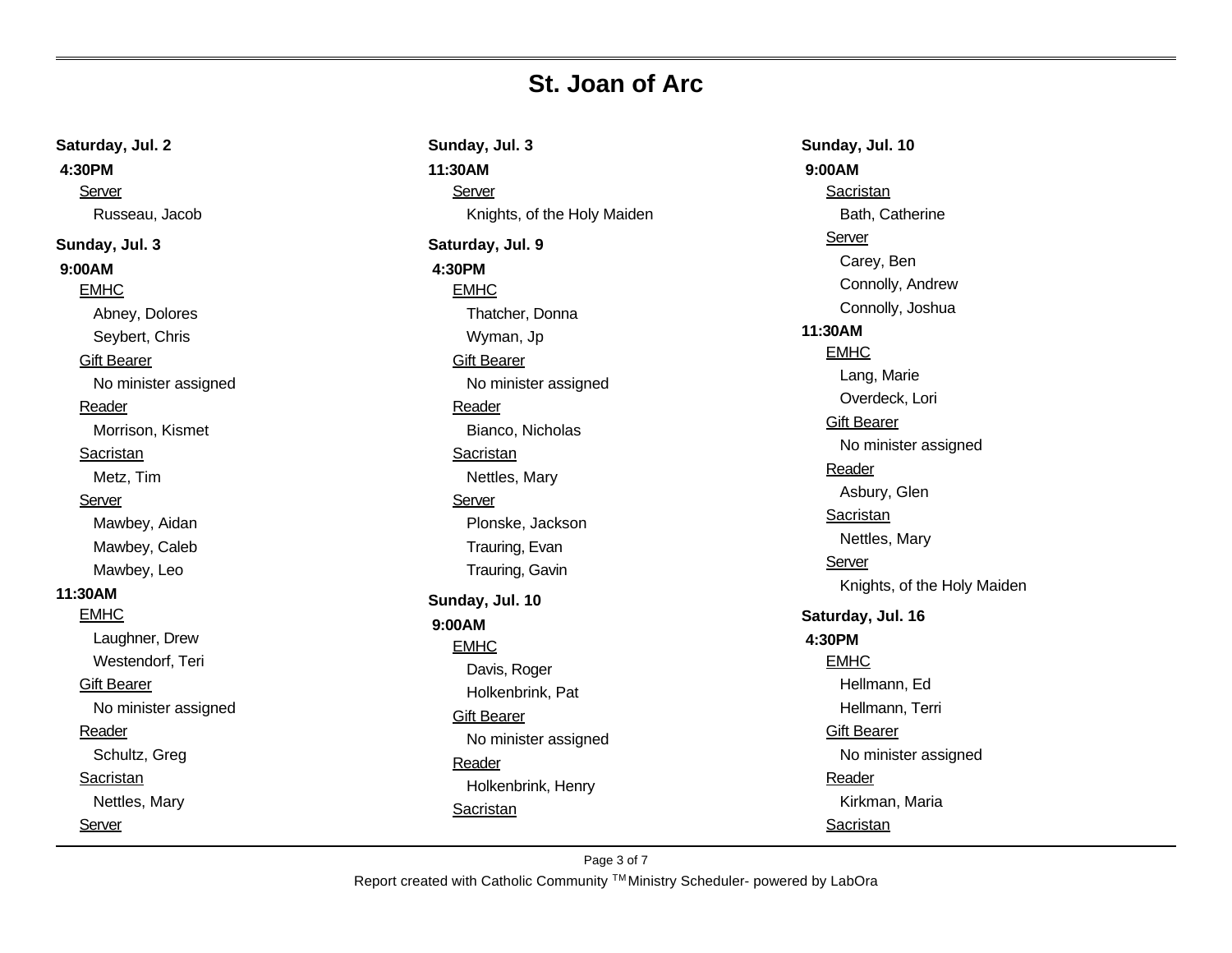| Saturday, Jul. 16    | Sunday, Jul. 17             | Sunday, Jul. 24             |
|----------------------|-----------------------------|-----------------------------|
| 4:30PM               | 11:30AM                     | 9:00AM                      |
| Sacristan            | Reader                      | <b>Gift Bearer</b>          |
| Nettles, Mary        | Tuchsherer, Eric            | No minister assigned        |
| Server               | Sacristan                   | Reader                      |
| Condo, Nathan        | Underwood, Pat and Debbie   | Cyr, Edgar                  |
| Russeau, Isaac       | Server                      | Sacristan                   |
| Russeau, Jacob       | Knights, of the Holy Maiden | Nettles, Mary               |
| Sunday, Jul. 17      | Saturday, Jul. 23           | Server                      |
| 9:00AM               | 4:30PM                      | Seybert, Jack               |
| <b>EMHC</b>          | <b>EMHC</b>                 | Seybert, Nick               |
| Foye, Marcia         | Dinn, Rob                   | Seybert, Will               |
| Foye, Marty          | Kelley, Jon                 | 11:30AM                     |
| <b>Gift Bearer</b>   | <b>Gift Bearer</b>          | <b>EMHC</b>                 |
| No minister assigned | No minister assigned        | Origer, Mimi                |
| Reader               | Reader                      | Westendorf, Teri            |
| Julius, Linda        | Dinn, Emily                 | <b>Gift Bearer</b>          |
| Sacristan            | Sacristan                   | No minister assigned        |
| Bath, Catherine      | Kirkpatrick, Ron            | Reader                      |
| Server               | Server                      | Hester, Drake               |
| Cothern, Justin      | Clifford, Jordan            | Sacristan                   |
| Hiatt, Axahl         | Dinn, Emmett                | Underwood, Pat and Debbie   |
| Mummert, Ben         | Dinn, Evan                  | Server                      |
| 11:30AM              |                             | Knights, of the Holy Maiden |
| <b>EMHC</b>          | Sunday, Jul. 24             | Saturday, Jul. 30           |
| Aguirre, Tamara      | 9:00AM<br><b>EMHC</b>       | 4:30PM                      |
| Meleason, Cathy      | Seybert, Chris              | <b>EMHC</b>                 |
| <b>Gift Bearer</b>   | Willis, Beth                | Stanforth, Madelyn          |
| No minister assigned | <b>Gift Bearer</b>          | Stanforth, Mark             |
| Reader               |                             | <b>Gift Bearer</b>          |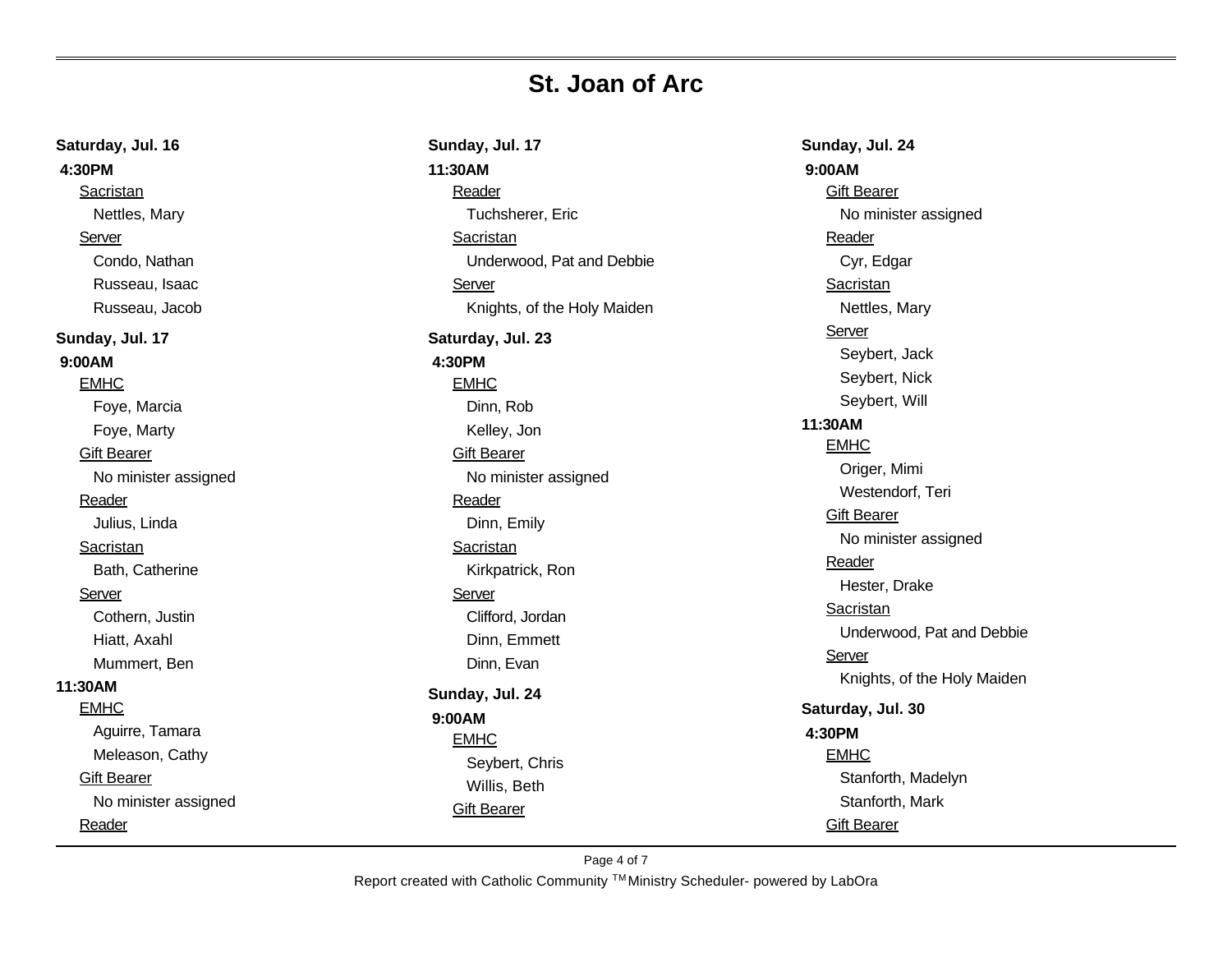| Saturday, Jul. 30    | Sunday, Jul. 31             |
|----------------------|-----------------------------|
| 4:30PM               | 11:30AM                     |
| <b>Gift Bearer</b>   | <b>EMHC</b>                 |
| No minister assigned | Overdeck, Lori              |
| Reader               | <b>Gift Bearer</b>          |
| Dixon, Chris         | No minister assigned        |
| Sacristan            | Reader                      |
| Nettles, Mary        | Abney, Wanda                |
| Server               | <b>Sacristan</b>            |
| Plonske, Jackson     | Nettles, Mary               |
| Trauring, Evan       | Server                      |
| Trauring, Gavin      | Knights, of the Holy Maiden |
| Sunday, Jul. 31      | Saturday, Aug. 6            |
| 9:00AM               | 4:30PM                      |
| <b>EMHC</b>          | <b>EMHC</b>                 |
| Griswold, Greg       | Jones, Dee Dee              |
| Nix, Shirley         | Pantaleo, Maria             |
| <b>Gift Bearer</b>   | <b>Gift Bearer</b>          |
| No minister assigned | No minister assigned        |
| Reader               | Reader                      |
| Brunner, Deb         | Hawes, Ellen                |
| Sacristan            | Sacristan                   |
| Bath, Catherine      | Nettles, Mary               |
| Server               | Server                      |
| Carey, Ben           | Aaron, Alex                 |
| Condo, Nathan        | Russeau, Isaac              |
| Kosiak, Stephen      | Russeau, Jacob              |
| 11:30AM              | Sunday, Aug. 7              |
| <b>EMHC</b>          | 9:00AM                      |
| Hayes, Carolyn       |                             |

**Sunday, Aug. 7 9:00AM EMHC** Bath, Patrick Bath, Tim **Gift Bearer** No minister assigned **Reader** Shepard, Cheyenne **Sacristan** Bath, Catherine **Server** Mawbey, Aidan Mawbey, Caleb Mawbey, Leo **11:30AM** EMHC Laughner, Drew Laughner, Mike **Gift Bearer** No minister assigned **Reader** Wyman, Paul **Sacristan** Underwood, Pat and Debbie **Server** Knights, of the Holy Maiden **Saturday, Aug. 13 4:30PM EMHC**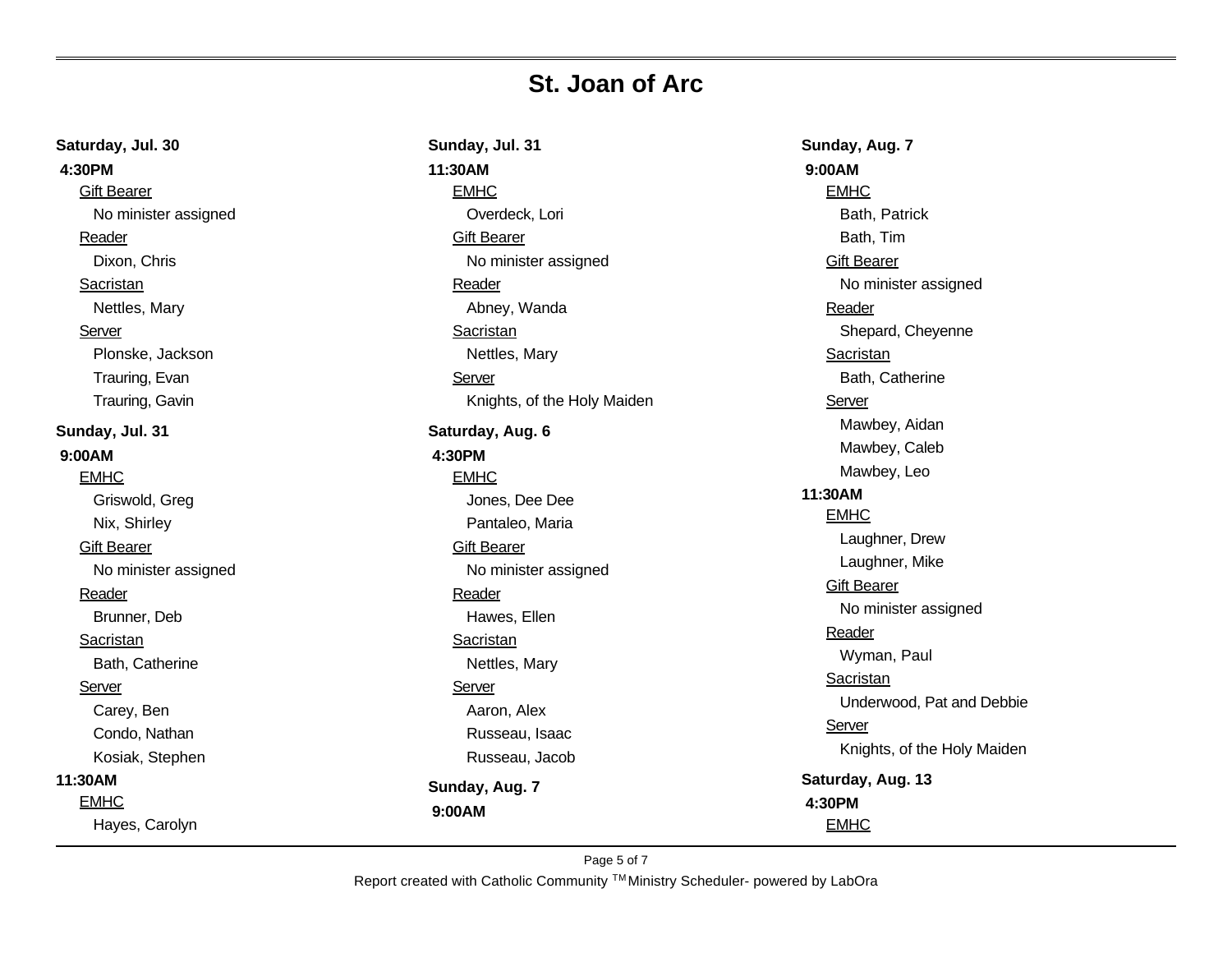| Saturday, Aug. 13    | Sunday, Aug. 14             |  |
|----------------------|-----------------------------|--|
| 4:30PM               | 11:30AM                     |  |
| <b>EMHC</b>          | <b>EMHC</b>                 |  |
| Denman, Carmen       | Overdeck, Lori              |  |
| Weigt, Marge         | Pfeifer, Diane              |  |
| <b>Gift Bearer</b>   | <b>Gift Bearer</b>          |  |
| No minister assigned | No minister assigned        |  |
| Reader               | Reader                      |  |
| Schultz, Greg        | Grube, Chad                 |  |
| Sacristan            | Sacristan                   |  |
| Nettles, Mary        | Underwood, Pat and Debbie   |  |
| Server               | Server                      |  |
| Dinn, Emmett         | Knights, of the Holy Maiden |  |
| Dinn, Evan           | Saturday, Aug. 20           |  |
| Plonske, Jackson     | 4:30PM                      |  |
| Sunday, Aug. 14      | <b>EMHC</b>                 |  |
| 9:00AM               | Inderhees, Colette          |  |
| <b>EMHC</b>          | Roberts, Kathy              |  |
| Mummert, Brian       | <b>Gift Bearer</b>          |  |
| Petty-Davis, Gail    | No minister assigned        |  |
| <b>Gift Bearer</b>   | Reader                      |  |
| No minister assigned | Clifford, Amanda            |  |
| Reader               | Sacristan                   |  |
| Baker, Mary          | Nettles, Mary               |  |
| Sacristan            | Server                      |  |
| Bath, Catherine      | Clifford, Jordan            |  |
| Server               | Trauring, Evan              |  |
| Connolly, Andrew     | Trauring, Gavin             |  |
| Connolly, Joshua     | Sunday, Aug. 21             |  |
| Hiatt, Axahl         |                             |  |

**Sunday, Aug. 21 9:00AM EMHC** Reddersdorf, Ruth Seybert, Chris **Gift Bearer** No minister assigned **Reader** Koloszar, Mike **Sacristan** Bath, Catherine **Server** Seybert, Jack Seybert, Nick Seybert, Will **11:30AM** EMHC Dinn, Rob Origer, Mimi **Gift Bearer** No minister assigned **Reader** Dinn, Emily **Sacristan** Underwood, Pat and Debbie **Server** Knights, of the Holy Maiden **Saturday, Aug. 27 4:00PM** EMHC

Report created with Catholic Community ™Ministry Scheduler- powered by LabOra Page 6 of 7